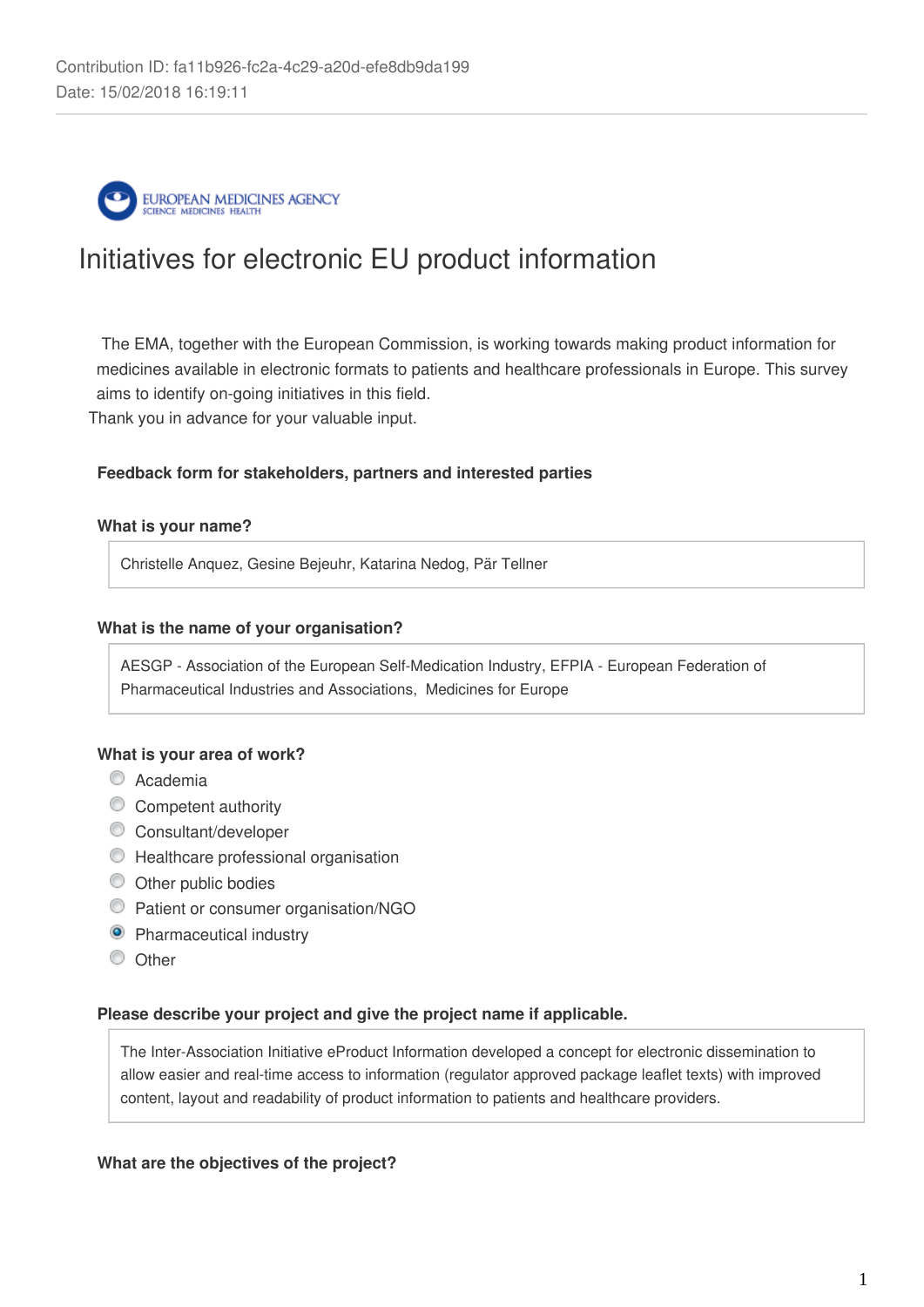This Task Force aims to partner with stakeholders to focus on:

- Creating proposals for improved product information content, layout and readability within current legislation
- Applying (digital) health literacy principles
- Developing electronic product information formats concurrently

- Enabling a single trusted portal (with aim for making use of existing EU/Member State infrastructure) to facilitate timely dissemination of electronic product information

Such information must be

- easily accessible,
- relevant for the target audience and understandable
- reliable, regulatory authority approved and

- allow patients/HCPs to obtain, identify and use the information necessary to meet their individual needs in a timely manner, thus enhancing patient safety.

## **Are other stakeholders/parties also participating in the project? Please give details:**

The IATF eProductInformation developed proposals for improvements of SmPCs and PLs based on the experience of pharmaceutical industry with e.g. readability tests. The IATF also consult and engage with other stakeholders, e.g.:

- EFPIA workshop in February 2014 with patients, pharmacists and health care professional representatives.
- exchange with the Health Literacy Coalition,
- exchange of views with PGEU (community pharmacists) and BEUC (consumers),
- engagement with regulators at several occasions, i.e. CMDh, TMB, DG SANTE
- discussions with national providers of electronic platforms for product information

## **What timelines do you plan for implementation of your project?**

This initiative was officially launched in 2015 with an aim to complement the EC report and recommendations and also develop an EU-wide long-term strategy, bearing in mind many national-level initiatives / ideas. Since the initiative covers several aspects of the product information (dissemintation, readability, format...) the timelines vary and the next milestones are also linked to EC/EMA next steps and their planning. The initiative focuses on aspects that can be easiliy implemented within the current legislative framework. In addition, we are looking into future and look for solutions to move to a paper-less environment (with an optional print-out at the dispensing point), e.g. Art. 58 of Dir. 2001/83/EC interpretation.

# **Are you interested in collaborating with EMA, including potential participation in the EMA-EC workshop?**

- Yes
- $\odot$  No

## **Do you have any other information you would like to share with us?**

The Inter-Association Initiative collected an overview of national activities concerning digital product information that is included in the attachment. The Inter-Association Initiative closely collaborates with the German project GI 4.0 and intends to collaborate with an IMI project for the development of electronic labelling systems. A two-stage IMI project is envisioned, first establishing the principles and standards behind e-labeling in line with the objectives of the EMA action, and secondly the identification, testing and optimisation of the foundational technologies that will underpin electronic delivery.